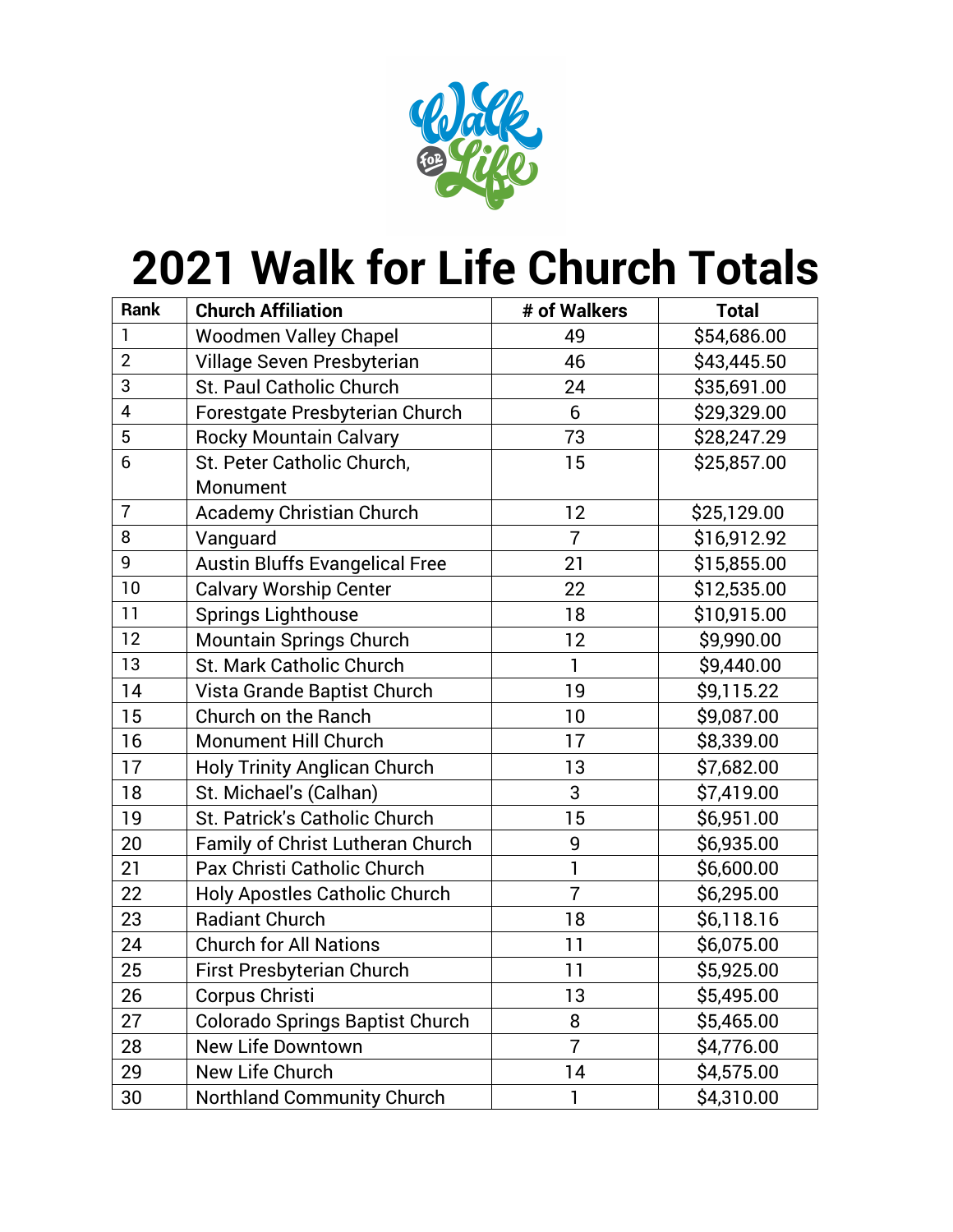| 31 | The Road                             | 12             | \$4,221.00 |
|----|--------------------------------------|----------------|------------|
| 32 | <b>Trace Church</b>                  | 11             | \$3,852.00 |
| 33 | Living Hope Church                   | $\overline{7}$ | \$3,595.00 |
| 34 | <b>Crossroads Chapel</b>             | 3              | \$3,525.00 |
| 35 | Sunnyside Christian Church           | 6              | \$3,333.00 |
| 36 | Nor'Wood Bible Church                | 5              | \$3,300.00 |
| 37 | St. Francis of Assisi                | $\overline{7}$ | \$3,275.00 |
| 38 | <b>Boulder Street Church</b>         | 8              | \$3,205.00 |
| 39 | Springs Church                       | 12             | \$3,193.00 |
| 40 | The Table                            | 4              | \$3,100.00 |
| 41 | Plum Creek Chapel                    | 3              | \$3,090.00 |
| 42 | Front Range Alliance Church          | 6              | \$2,795.00 |
| 43 | Fervent Church                       | 1              | \$2,640.00 |
| 44 | Church at Briargate                  | $\overline{7}$ | \$2,375.00 |
| 45 | Little Log Church                    | $\overline{7}$ | \$2,375.00 |
| 46 | <b>Grace First Church</b>            | 1              | \$2,340.00 |
| 47 | St. Benedict's                       | $\overline{2}$ | \$2,140.00 |
| 48 | Fellowship of the Rockies            | 16             | \$2,120.00 |
| 49 | <b>First Evangelical Free Church</b> | 5              | \$2,100.00 |
| 50 | Divine Redeemer                      | 4              | \$2,041.05 |
|    | <b>Widefield Community Bible</b>     | 1              | \$2,030.00 |
| 51 | Church                               |                |            |
| 52 | Alethia Church                       | 3              | \$1,925.00 |
| 53 | <b>New Life-East</b>                 | $\overline{2}$ | \$1,735.00 |
|    | <b>Calvary Fellowship Fountain</b>   | $\overline{2}$ | \$1,700.00 |
| 54 | Valley                               |                |            |
| 55 | Woodmen Road Baptist Church          | 1              | \$1,700.00 |
| 56 | Living Word Ministries               |                | \$1,650.00 |
| 57 | <b>Rock Family Church</b>            | $\overline{2}$ | \$1,650.00 |
|    | <b>Northview Evangelical Free</b>    | 5              | \$1,600.00 |
| 58 | Church                               |                |            |
| 59 | The Sanctuary                        | 1              | \$1,564.26 |
| 60 | <b>CORE Christian Community</b>      | 3              | \$1,550.00 |
| 61 | Etz Khayim                           | 1              | \$1,215.00 |
| 62 | <b>High Country Baptist</b>          | 1              | \$1,200.00 |
| 63 | <b>Grace Brethren Church</b>         | $\overline{2}$ | \$1,188.00 |
| 64 | <b>Black Forest Chapel</b>           | 3              | \$1,180.00 |
| 65 | <b>Charis Christian Center</b>       | 3              | \$1,080.00 |
| 66 | Antioch Church                       | 3              | \$1,067.00 |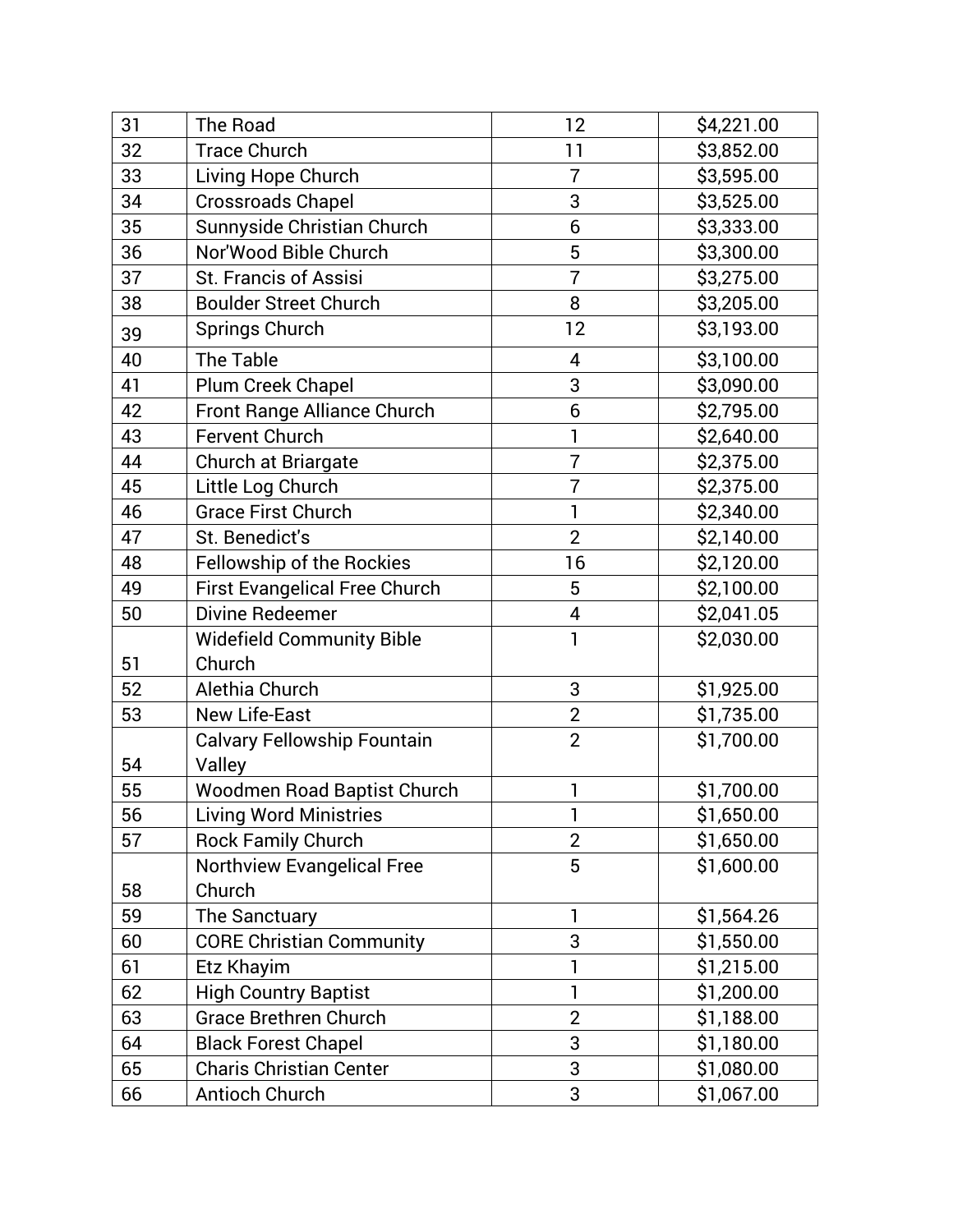| 67  | Friendship Assembly of God            | 4              | \$1,055.00 |
|-----|---------------------------------------|----------------|------------|
| 68  | <b>Timberline Baptist Church</b>      | 1              | \$1,050.00 |
| 69  | <b>Cheyenne Mountain PCA</b>          | $\overline{2}$ | \$915.00   |
|     | <b>Monument Community</b>             | 1              | \$915.00   |
| 70  | Presbyterian                          |                |            |
| 71  | <b>International Anglican Church</b>  | $\overline{2}$ | \$900.00   |
| 72  | Front Range Alliance Church-East      | 3              | \$842.00   |
| 73  | <b>Zeal Church</b>                    | 6              | \$800.00   |
| 74  | <b>Medallion Chapel</b>               | 1              | \$795.00   |
| 75  | <b>Calvary Church Monument</b>        | $\overline{2}$ | \$787.00   |
| 76  | Home Church                           | $\overline{2}$ | \$785.00   |
| 77  | Gethsemane Christian Fellowship       | $\overline{2}$ | \$770.00   |
| 78  | Church 15five                         | 3              | \$750.00   |
| 79  | Way of Christ Church                  | 1              | \$720.00   |
| 80  | Our Lady of the Pines                 | 3              | \$675.00   |
| 81  | <b>Pulpit Rock Church</b>             |                | \$675.00   |
| 82  | <b>Cross Fellowship</b>               | 5              | \$670.00   |
| 83  | The Springs Church                    |                | \$645.00   |
| 84  | <b>Calvary Community</b>              | 1              | \$625.00   |
| 85  | <b>Pikes Peak Christian Church</b>    | 4              | \$625.00   |
|     | St. Gabriel The Archangel Catholic    | 3              | \$575.00   |
| 86  | Church                                |                |            |
| 87  | <b>Redemption Hill</b>                | 1              | \$550.00   |
| 88  | <b>Discovery Christian Church</b>     |                | \$500.00   |
| 89  | <b>Fountain Valley Baptist Church</b> | 1              | \$500.00   |
| 90  | Front Range Reformed Church           |                | \$500.00   |
| 91  | <b>Grace Bible Church</b>             |                | \$500.00   |
| 92  | Northeast Church of Christ            | 1              | \$500.00   |
| 93  | Hillside Community Church             | 4              | \$450.00   |
|     | Fellowship of the Rockies -           | 5              | \$425.00   |
| 94  | Fountain                              |                |            |
| 95  | <b>Faith Evangelical Free Church</b>  | $\overline{2}$ | \$400.00   |
| 96  | Redeemer Lutheran Church              |                | \$350.00   |
| 97  | Creekside Bible Church                |                | \$300.00   |
| 98  | <b>Austin Bluffs Community Church</b> | 1              | \$270.00   |
| 99  | Rock of Ages Lutheran                 |                | \$270.00   |
| 100 | <b>Sacred Heart</b>                   | 1              | \$250.00   |
| 101 | <b>Ascent Church</b>                  | 1              | \$150.00   |
| 102 | <b>Cathedral Rock Church</b>          | 1              | \$150.00   |